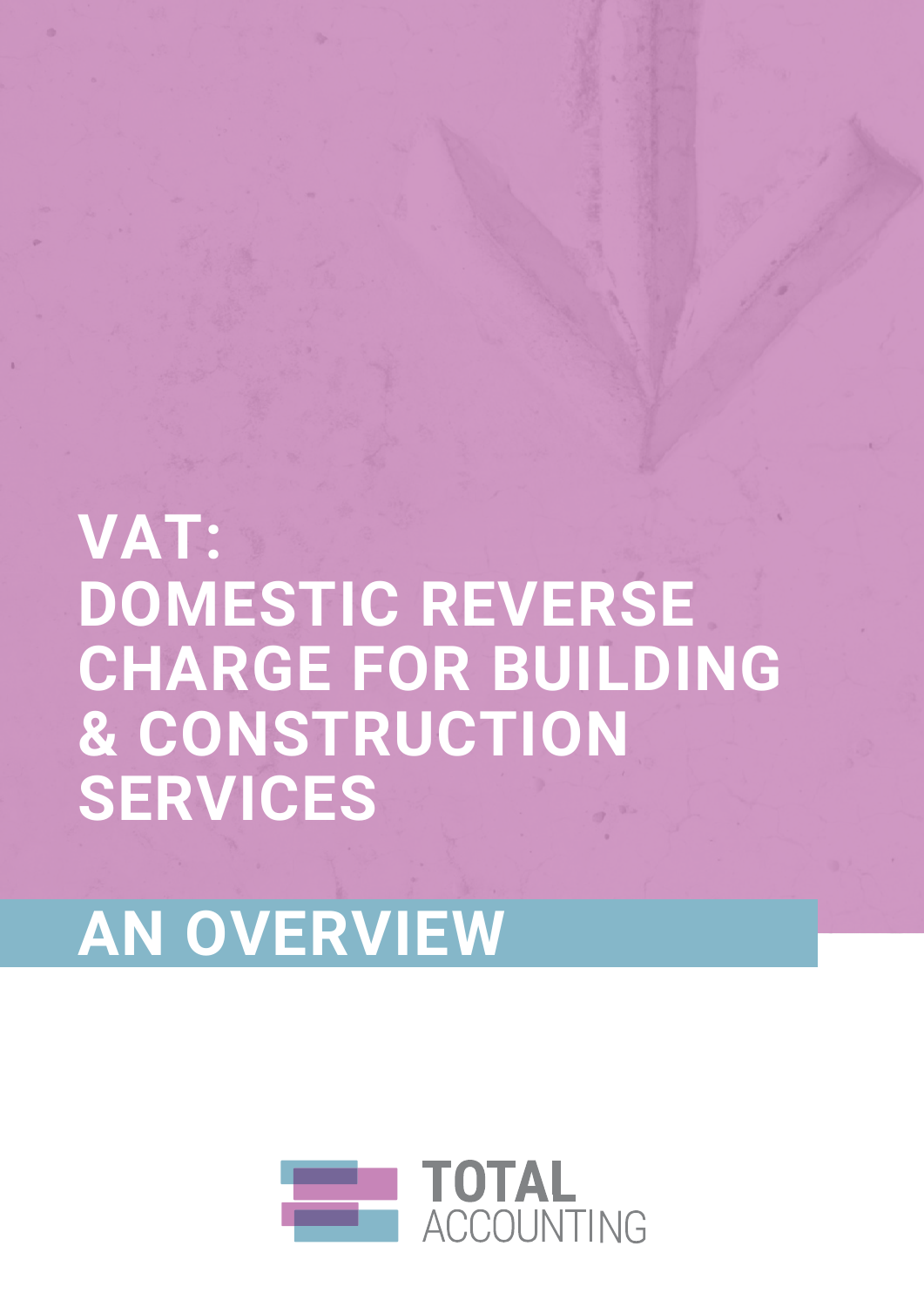

## The reverse charge

The reverse charge represents part of a government clamp-down on VAT fraud. Large amounts of VAT are lost through 'missing trader' fraud. As part of this type of fraud, VAT is charged by a supplier, who then disappears, along with the output tax. The VAT is thus lost to HMRC. Construction is considered a particularly high-risk sector because of the potential to make supplies with minimal input tax but considerable output tax.

The reverse charge does not change the VAT liability: it changes the way that VAT is accounted for. In future the recipient of the services, rather than the supplier, will account for VAT on specified building and construction services. This is called a 'reverse charge'.

The reverse charge is a business-to-business charge, applying to VAT-registered businesses where payments are required to be reported through the Construction Industry Scheme (CIS). It will be used through the CIS supply chain, up to the point where the recipient is no longer a business making supplies of specified construction services. The rules refer to this as the 'end user'.

Broadly then, the reverse charge means that a contractor receiving a supply of specified construction services has to account for the output VAT due – rather than the subcontractor supplying the services. The contractor then also has to deduct the VAT due on the supply as input VAT, subject to the normal rules. In most cases, no net tax on the transaction will be payable to HMRC.

The charge affects only supplies at standard or reduced rates where payments are required to be reported via CIS and not to:

- Zero-rated supplies;
- Services supplied to 'end users' or 'intermediary suppliers'

Under the scheme a VAT-registered business, receiving a supply of specified services from another VAT-registered business, for onward sale on or after 1 March 2021:

- Should account for the output VAT on supplies received through its VAT return
- Does not pay the output VAT to its supplier on supplies received from them
- Can reclaim the VAT on supplies received as input tax, subject to normal VAT rules

The supplier should issue a VAT invoice, indicating the supplies are subject to the reverse charge.

An end user should notify its end user status, so the supplier can charge VAT in the usual way.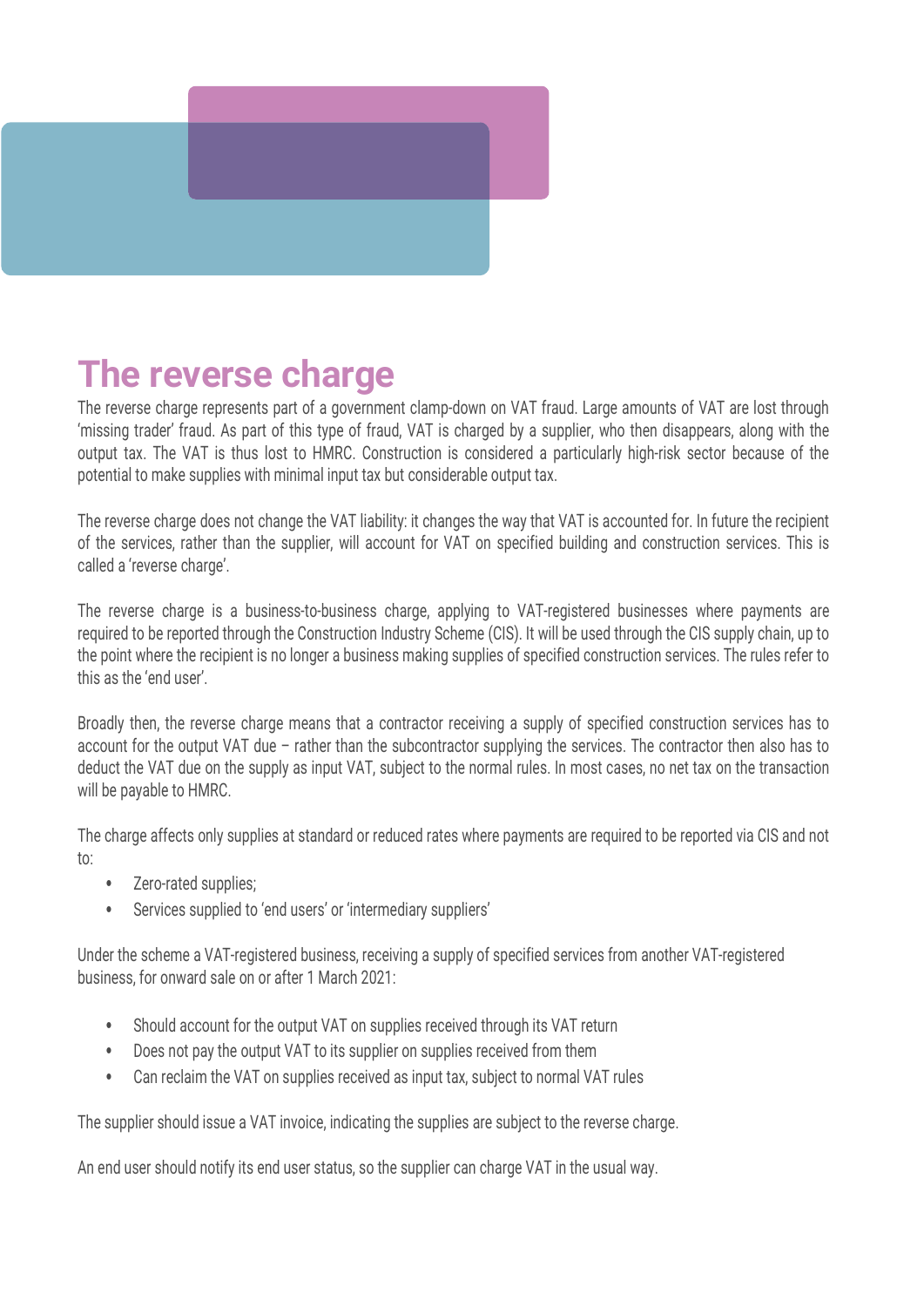## Example

Safe as Houses Ltd is a VAT-registered contractor. It uses Brickyard Bill, who is also VAT-registered. Brickyard Bill tells Safe as Houses that the reverse charge applies.

Safe as Houses does not pay VAT to Brickyard Bill. It accounts for the VAT on its own VAT return, entering it as both output and input tax. It enters the value of the purchase from Brickyard Bill as part of its inputs. It does not include the value in its outputs.

Their VAT returns will look like this:

- Brickyard Bill puts the value of the sales in box 6 of the VAT return, but no output tax in box 1
- Safe as Houses uses box 1 to declare the output tax on the services from Brickyard Bill to which the charge applies. It doesn't include the value of the transaction as an output in box 6. It reclaims the input tax on reverse charge purchases in box 4 and includes the value of purchases in box 7

#### Consequences for businesses

Details of the charge have changed since it was first announced. Originally, the charge was to apply to 'labour-only' supplies. Now however, the charge applies to construction services, including materials. With the domestic reverse charge, the value of reverse charge supplies will not count towards the VAT registration threshold of the recipient business.

For many construction businesses, the change is likely to have far-reaching consequences. Processes will need to be in place to ensure VAT accounting systems are compliant with the unusual requirements of the reverse charge. The rules require a number of verification checks to ascertain VAT status of customers, CIS registration (in some circumstances) and end user or intermediary supplier status. Given that output VAT currently provides many businesses with a positive cash flow advantage, the impact on cash flow and liquidity will also need appraisal. Changing to a monthly VAT return cycle to accelerate payments due from HMRC may be of benefit. The VAT Flat Rate Scheme (FRS) may no longer be of benefit and reverse charge transactions cannot be dealt with through the Cash Accounting Scheme.

# Specified services

Construction services covered by the reverse charge are those falling within the category of construction operations' for the CIS, and include the construction, alteration, repair, extension, demolition or dismantling of buildings or structures, including offshore installations. Works forming part of the land are also included, such as walls; pipe and power lines. So too are preparatory services such as site clearance and scaffold erection; the installation of systems of heating and lighting; and painting and decorating. The reverse charge includes goods, where supplied with specified services.

Supplies excluded from the charge, where these are supplied on their own, include the services of architects, surveyors and some consultants; and the manufacture of building or engineering components, materials or plant.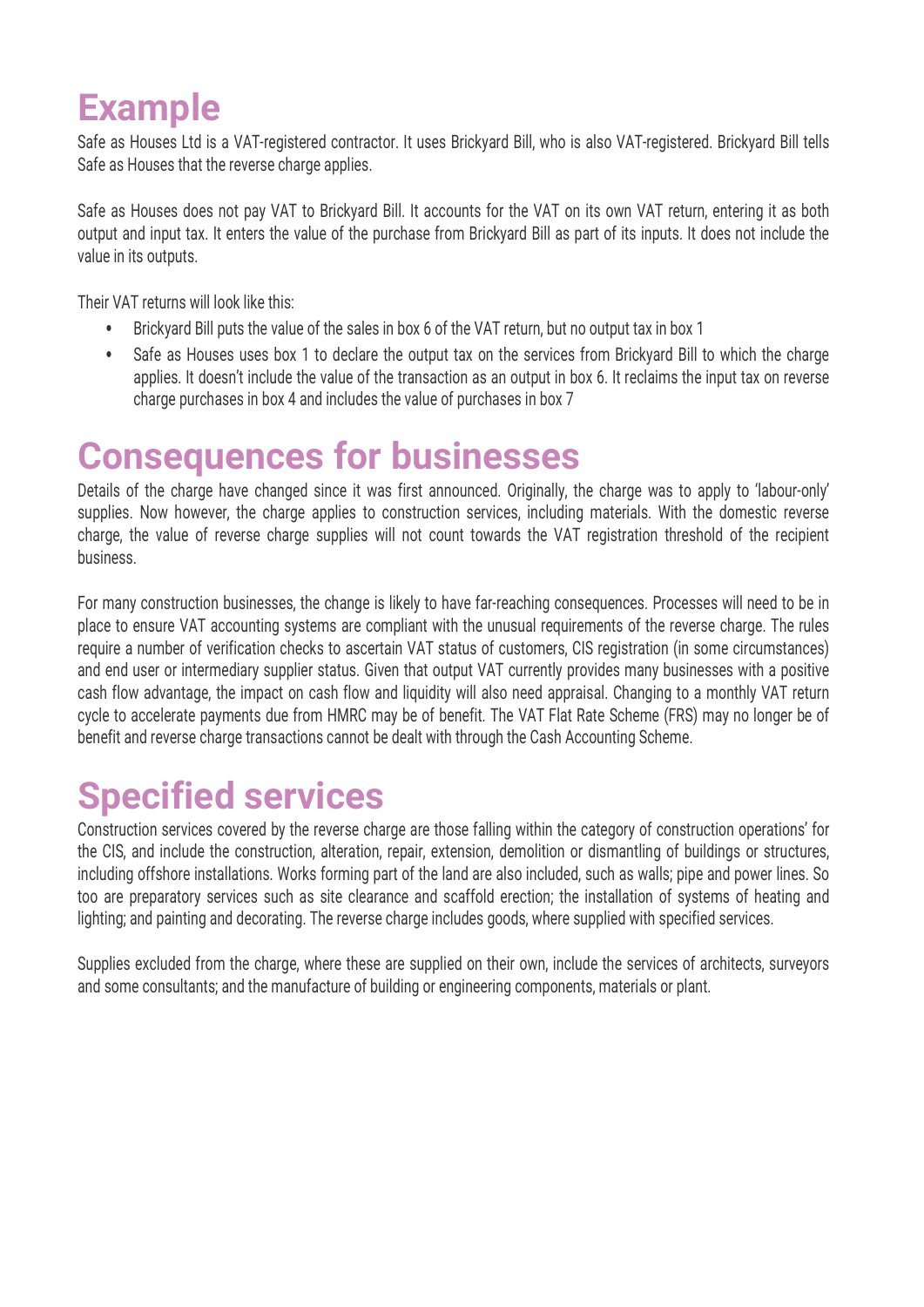## Services with reverse charge and excluded elements

Where excluded services are supplied with services subject to the reverse charge the whole supply is subject to the reverse charge. As it can be difficult to determine in some situations whether the reverse charge applies, if there has already been a reverse charge supply on a construction site, any subsequent supplies on that site between the same parties may be treated as reverse charge supplies, if both parties agree. Where there is any doubt, HMRC recommends reverse charging, if the recipient is VAT-registered and payments are subject to the CIS.

#### Considering end users

The domestic reverse charge applies to VAT-registered businesses throughout the CIS supply chain, but is designed not to apply to 'end users' or 'intermediary suppliers'. 'End users' are VAT-registered businesses receiving supplies of specified services which are not sold on as construction services. Examples could be a construction firm selling an interest in land as a newly built office, or a large retail business having trading premises built for its own use. Intermediary suppliers are VAT and CIS registered businesses that are connected or linked to end users. Examples could be landlords and tenants, or recharges of building and construction services within a group of companies.

Businesses will need to know when they are dealing with an end user or intermediary supplier, so they can invoice appropriately. The end user or intermediary supplier should inform the supplier of their status so that VAT can be charged as normal. If the end user does not provide confirmation of status, the supplier should issue a reverse charge invoice. Businesses dealing frequently with end users may wish to include a statement, in business terms and conditions, to the effect that it is assumed that the customer is an end user, unless they indicate otherwise.

# Effective invoicing

To invoice correctly under the new rules, suppliers should mark the invoice to the effect that the domestic reverse charge applies, and that the customer must account for VAT. The amount of VAT due under the charge should be clearly stated on the invoice. It should not be included in the amount shown as total VAT charged.

The rules require that when the customer is liable for VAT, an invoice should include the reference 'reverse charge'. Any of these are acceptable:

- Reverse charge: VAT Act 1994 Section 55A applies
- Reverse charge: S55A VATA 94 applies
- Reverse charge: Customer to pay the VAT to HMRC

Where invoices are created with an IT system that cannot show the amount to be accounted for, HMRC refers suppliers to VAT Notice 735, 'Domestic reverse charge procedure' https://bit.ly/3thoxTu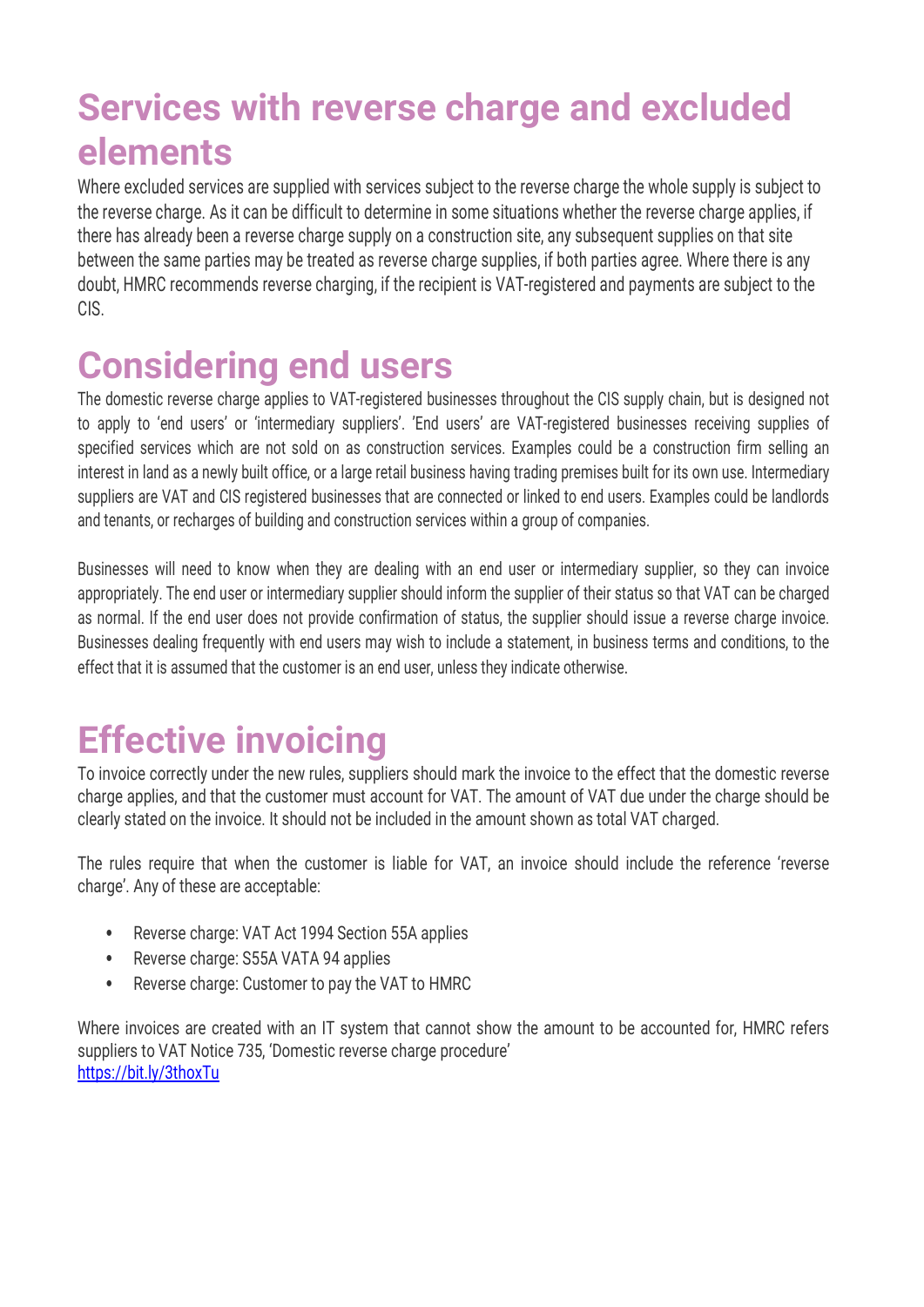# HMRC's policy

HMRC has issued detailed technical guidance https://bit.ly/31ZAykz

 There will be a 'light touch' approach to genuine mistakes and penalties for six months from October where businesses are aiming to comply and act in good faith. Businesses knowingly claiming end user status when the reverse charge should have applied, however, will be liable for the tax due and may be liable for penalties.

## How will the changes affect you?

The new rules will have a significant effect on VAT compliance and cash flow. Key questions to consider include:

- Is the reverse charge likely to apply to supplies to and from other VAT-registered contractors and subcontractors you deal with?
- How will your accounting systems calculate and report reverse charge supplies?
- How will you check on an ongoing basis that supplies and purchases are treated correctly?
- Will your cash flow suffer if you no longer hold output tax, and would changing to monthly VAT returns help?
- If you use the VAT Flat Rate Scheme, how will the charge impact you?

Overall, the change may mean that the construction sector is likely to be subject to considerable HMRC scrutiny in the foreseeable future. Under the rules, for example, some subcontractors, with VAT to reclaim on inputs but no VAT to charge on outputs, will regularly receive VAT refunds. A regular repayment position could trigger a VAT inspection. For these reasons, we would recommend taking stock of VAT and CIS compliance across the board.